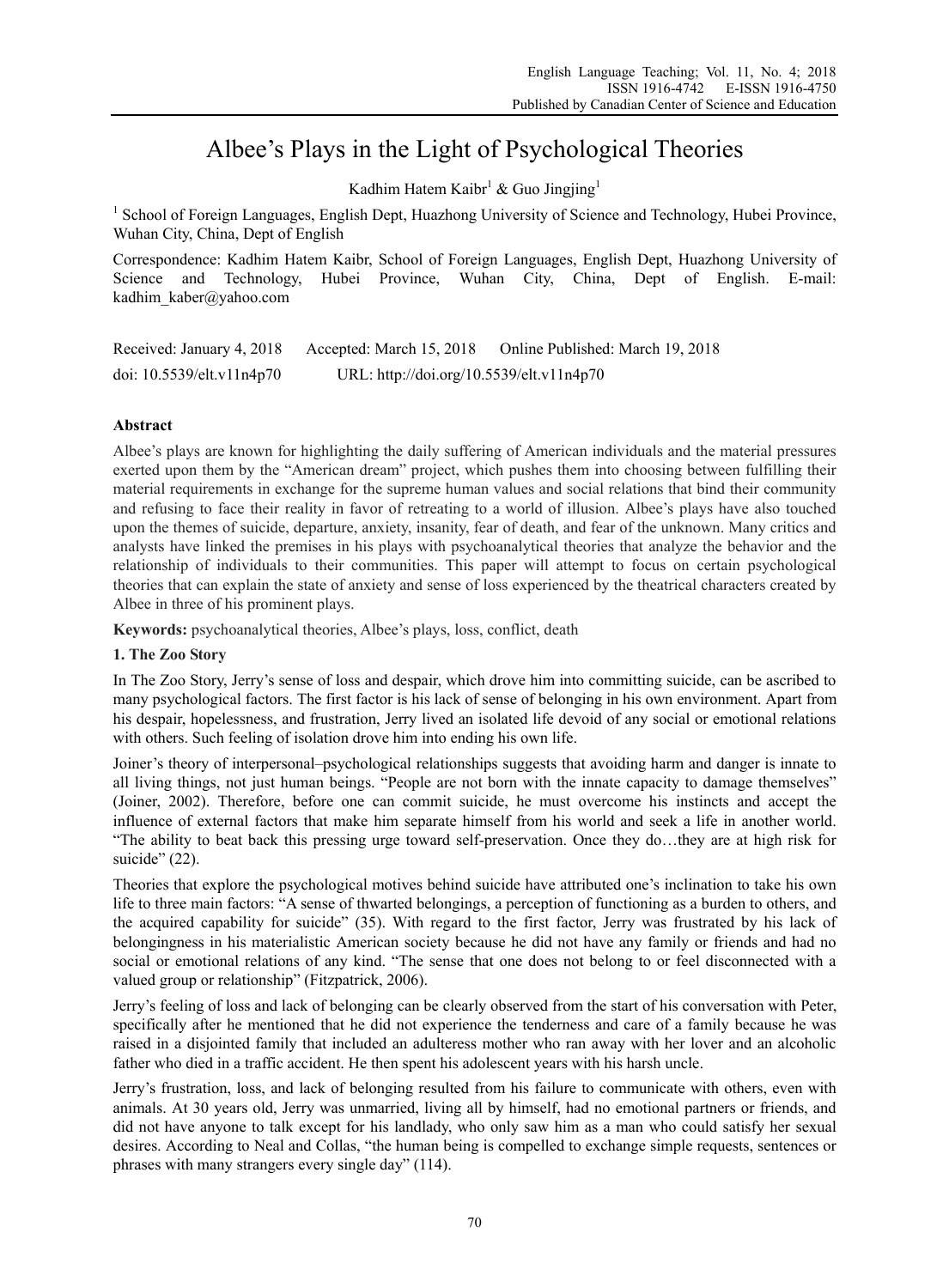The second factor that can drive a man into committing suicide is the feeling that he will impose a burden upon others by continuing his life. However, these two aforementioned factors are not strong enough to push an individual into killing himself; one must also be able to overcome his fear of death. In other words, the third psychological factor is the product of the first and second factors, which influence the psychological processing of the individual and remove his proclivity to avoid harm. The third factor makes an individual unconsciously believe that death will give him a greater sense of satisfaction compared with his instinct of staying away from harm.

Joiner argued that "it is difficult to overcome the most basic instinct of all; that is to say, self-preservation" (46). Therefore, for a man to overcome such instinct, he needs to endure repeated experiences of pain, frustration, failure, and loss of life. An individual can transform these tortuous experiences into an extraordinary ability that can help him overcome his instinct of self-preservation and eventually drive him into committing suicide.

Freud argued that the instinct of life, or the so-called Eros drive, represents man's natural inclination to protect himself from harm and pain similar to the instincts of eating, drinking, and loving. Meanwhile, the activation of one's desire to die, or the so-called Thanatos drive, requires an individual to experience multiple shocks that give him a strong motive to die instead of continuing living. In this sense, Jerry's suicide was preceded by a harsh, painful life filled with many tragedies and trauma that destroyed all his desire to live. All these pressures pushed him into a difficult psychological state that made him brave enough to face his own death (116-123).

Jerry tried to force Peter into participating in his suicide by challenging him in a fight where Jerry could be beaten and hurt. According to the Joiner's theory, during their final moments, some suicidal people want to be reminded of all the tragedies and pains that they have experienced. In other words, they need a motive that reminds them of their state of loss and makes them feel strong in the face of death. Such motive must also liberate them from regrets related to their past lives. "…abuse habituates people to pain and provocation and thus lowers their resistance to self-injury" (65).

Although Jerry decided to commit suicide because he lost the sense of life's pleasure, he wanted his death to compensate for everything he had missed in his miserable past. In other words, Jerry wanted his death to be a meaningful substitute for his meaningless life. He decided to kill himself in a public place, such as the Central Park, to attract media attention. In this way, his death would attract the same kind of attention that he had been yearning for throughout his life. Siefker argued that "Jerry's death resembling a murder would provide more narrative to the media that just reporting a suicide" (69). According to the Joiner's theory of interpersonal–psychological relationships, Jerry's psychological conditions, bitter experiences, and feeling of loss represent the three factors that move him away from the normal human behavior of holding on to life and avoiding harm (life instincts) to the desire of committing suicide (self-destruction).

## **2. Who's Afraid of Virginia Woolf?**

Similar to Jerry The Zoo Story, Martha in Who's Afraid of Virginia Woolf? Experienced a very chaotic childhood that negatively affected her behavior as an adult. After losing her mother at an early age, Martha became devoid of any paternal care or attention as her father became preoccupied with his second marriage and his profession as a university dean. Therefore, as a child, Martha lacked self-confidence and was unable to face her reality. "Martha suffers from a strong lack of self-confidence; she does not have the capacity to face a real-life situation" (Stenz 52).

Similar to any other child, Martha was born into this world without knowing anything about her life. She was filled with questions and fears and needed her parents to provide her guidance and attention to help her live her life with confidence and without illusion. In his book Families and How to Survive, the psychologist Skynner described the consequences that a child must face in his later life if he has not received adequate care from his parents. He wrote that "…his parents could not understand how they had produced a child who was full of fears, unable to cope with reality, who escaped into dreams and solitary interests" (69). In this case, Martha's future behavior, specifically her desire to have a husband who can satisfy her ambitions and make her feel an important woman in the eyes of other people, was mainly the product of the lack of attention she received from her parents during her childhood. In a way, her behavior as an adult was an attempt to compensate for the shortcomings that she had experienced during her childhood. "…later, her major concern was an association with a husband who would make her appear interesting and important in the eyes of other people" (Stenz, 1978).

The refusal of Martha's father for her to marry the son of their gardener was an important event that directed Martha toward a life of illusion. In other words, her father's refusal instilled in Martha a firm belief that she must marry a man of her own level because she is the daughter of the university dean. She found in George a socially acceptable identity of a professor working in the same college. Skynner explained that "we are attracted to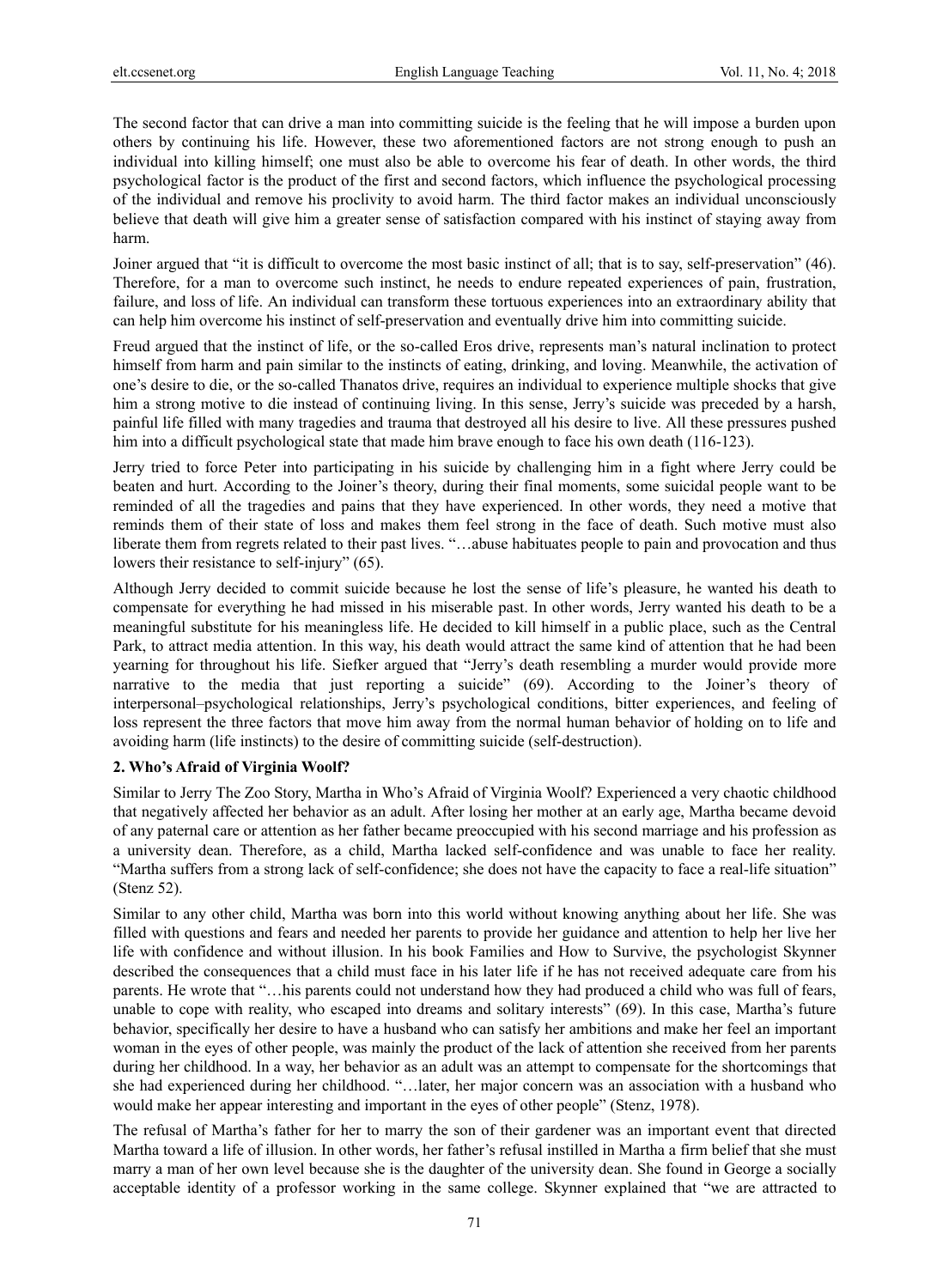someone at a very deep, psychological level, as, basically, they are like us" (16). She believed that George could achieve her aspirations and fill the void in her life. However, George's inability to achieve such aspirations gave Martha the biggest disappointment of her life that fueled her psychological struggle. Skynner compared those women who are trying to find a man with those orphaned children who are looking for their lost parents and siblings. In a sense, Martha was only looking for a husband who could compensate for what she had missed in life; naturally, she was shocked upon learning that George could not achieve the goals she had set for him  $(73-74)$ .

In addition to the psychological trauma that she had experienced in her childhood, Martha was also a victim of the American capitalist society, which pushed her further into a world of illusion. Martha was trying to satisfy the demands of her materialistic society in every way as can be seen in her attempts to force George into succeeding her father as the university dean. These attempts not only bring her comfort, but also satisfy her deficiency complex because successfully fulfilling such ambition will improve her status in society by building her reputation as the wife of a university dean.

Martha and George's disillusionment filled their marital life with indignation and accusations. Although aware of his wife's aspirations and disappointments, George still refused to follow Martha's personal ambitions for him. He was very patient with her and continued to uphold his principles by refusing to fight for a position that would require him to stomp on others just to give Martha an important status in society. When George noticed that Martha was beginning to lose her control in front of their guests, he decided to pull her out from her world of illusion, restore her senses, and force her to face the reality that she had escaped from for a long time. "George knows that the situation has reached the point where it must change if they are to endure the future" (Stenz 48).

The disappointments and trauma that Martha experienced throughout her life made her live in a virtual world in which she could avoid confronting her reality. In this world, she lived with an imaginary child that compensated for the repeated failures in her marriage. This child was her biggest life secret that she chose not to disclose to anyone in the world, except George. Therefore, to pull Martha back to her senses, George announced the death of their imaginary child to their guests.

At that point, George realized that he should save his marriage with Martha because living in a world of illusion did not contribute at all to their marital life. Skyner examined this situation from a psychological perspective by saying "But if we miss out a stage and don't go through a substitute experience, the emotions that we haven't learned to handle will feel very awkward to us" (33).

George also preserved his ideals by refusing to be manipulated by Martha and her father for their personal gain. Although many believe that the main problem of Martha and George lies in their inability to have a child, some critics argue that even if they bear a child, George and Martha may not find the emotional stability that they seek because they are facing much greater problems. Stenz claimed that "there is no evidence she would have found peace if she had borne six children, or if George had become head of the History Department, president of the college or president of the country" (52).

## **3. A Delicate Balance**

Jerry in The Zoo Story, and Martha in Who's Afraid of Virginia Woolf? Are victims of a troubled childhood and a harsh materialistic American society that only bring them psychological suffering and fuel their aggressive behavior. By contrast, the problems of Tobias and Agnes in A Delicate Balance are not caused by these two factors, but by a terrible incident that occurred in their marital life. The death of his son, Teddy, marked a turning point in Tobias's life that disintegrated the ties among his family and resulted in his sense of loss.

The death of Teddy negatively affected Tobias's psychological state by making him unwilling to have another child because he was afraid of going through another experience of loss. He had also cut himself off from his wife, Agnes, by sleeping in a separate room. He destroyed his marital relationship with Agnes at a time when she was in desperate need of psychological comfort after losing her son. Teddy's death also made Tobias stop communicating with his daughter, Julia, and giving her the attention that a father ought to provide for his child. Such neglect was among the most important reasons why all of Julia's four marriages ended in divorce. Stenz argued that "It is impossible to discuss the effect of the death of Teddy on Julia without examining Julia's relationship with her parents" (76).

Julia's habit of seeking asylum in her parents' home after each unsuccessful marriage can be attributed to her yearning for the sense of safety and care that her parents did not provide her during her childhood. Such yearning also prevented Julia from leaving her parents' house and living her life independently. Skynner explained this situation by saying "You cannot move on to something new unless you let go of something old" (150).